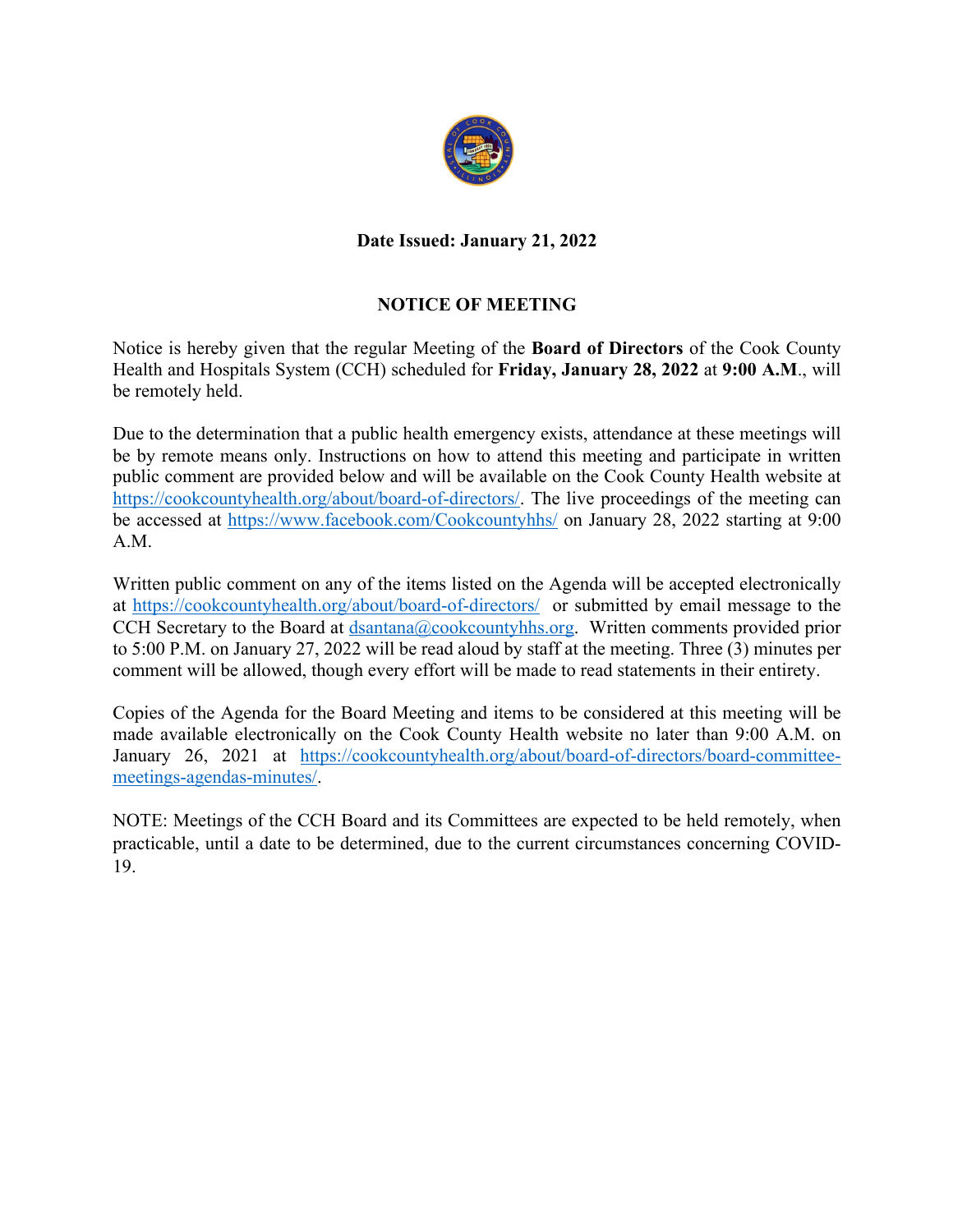# **BOARD OF DIRECTORS AGENDA**

Date Issued: January 21, 2022

The **Board of Directors** of the Cook County Health and Hospitals System (CCHHS) will meet on **Friday, January 28, 2022** at the hour of **9:00 A.M.** The meeting will be held by remote means only, due to the determination that a public health emergency exists. Instructions for how to remotely attend this meeting and provide electronically submitted written public comment are below and will be provided on the Cook County Health webpage at https://cookcountyhealth.org/about/boardof-directors/ on January 21, 2022. The live proceedings of the meeting can be accessed at https://www.facebook.com/Cookcountyhhs/ at the start time of the meeting. At the meeting, the Board will consider the following:

#### **I. Attendance/Call to Order 9:00**/Chair Taylor

### **II. Employee Recognition 9:00-9:15/**Israel Rocha, Jr.

**III. Electronically Submitted Public Speaker Testimony 9:15-9:30**

*Please be advised that those wishing to provide public testimony will be required to submit it electronically in advance of the meeting; there will not be testimony provided orally by members of the public at this meeting. Written public comment on any of the items listed on the Agenda will be accepted electronically at https://cookcountyhealth.org/about/board-of-directors/ or submitted by email message to the CCH Secretary to the Board at dsantana@cookcountyhhs.org. Written comments provided prior to 5:00 P.M. on January 27, 2022 will be read aloud by staff at the meeting. Three (3) minutes per comment will be allowed, though every effort will be made to read statements in their entirety.*

# **IV. Board and Committee Reports**

i. Meeting Minutes

| A. Minutes of the Board of Directors Meeting, December 17, 2021                                                                                                                                                                                                                                                                                                                             | 9:30-9:30/Chair Taylor                             |
|---------------------------------------------------------------------------------------------------------------------------------------------------------------------------------------------------------------------------------------------------------------------------------------------------------------------------------------------------------------------------------------------|----------------------------------------------------|
| <b>B.</b> Human Resources Committee<br>i. Metrics Review (Committee did not meet in January)                                                                                                                                                                                                                                                                                                | 9:30-9:40/Director Prendergast<br>and Valarie Amos |
| C. Audit and Compliance Committee Meeting, January 21, 2022<br>i. Meeting Minutes, which include the following action items, which were<br>received and filed:<br>• CountyCare Compliance Program $-FY2021$ Annual Report<br>• Cook County Health System (Provider) Compliance Program - FY2021<br><b>Annual Report</b><br>• Cook County Research Compliance Program – FY2021 Annual Report | 9:40-9:45/Director Koetting                        |
| <b>D.</b> Managed Care Committee Meeting, January 21, 2022                                                                                                                                                                                                                                                                                                                                  | $9:45-9:50/D$ irector Munar                        |



**Time/Presenter**

(times are approximate)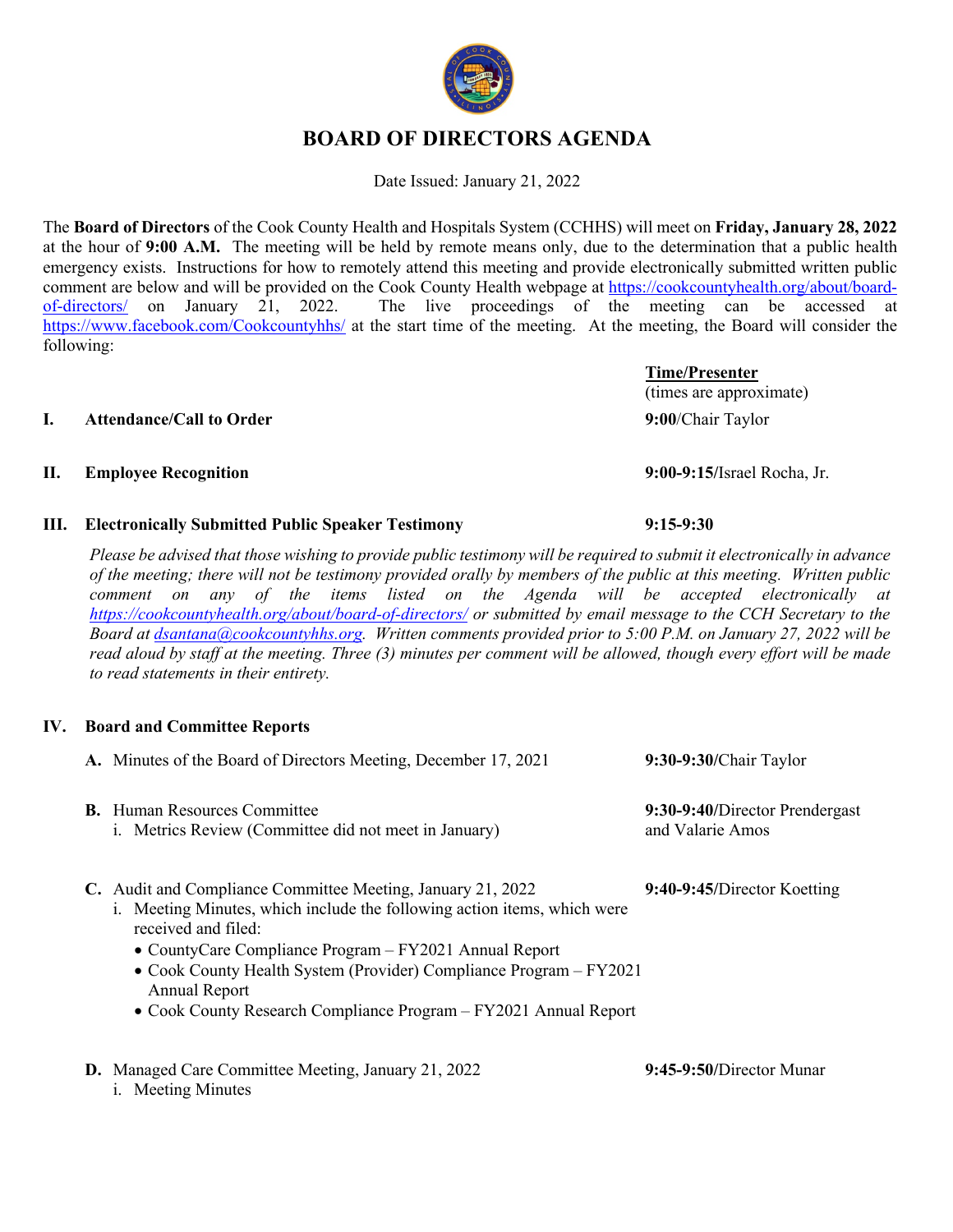#### **IV. Board and Committee Reports (continued)**

|     |           | E. Quality and Patient Safety Committee Meeting, January 20, 2022<br>i. Meeting Minutes, which include the following action items:<br>• Stroger Hospital and Provident Hospital Medical Staff Appointments<br>/ Reappointments / Changes | 9:50-9:55/Director Gugenheim                        |
|-----|-----------|------------------------------------------------------------------------------------------------------------------------------------------------------------------------------------------------------------------------------------------|-----------------------------------------------------|
|     |           | F. Finance Committee Meeting, January 20, 2022<br>Meeting Minutes, which include the following action items:<br>• Contracts and Procurement Items                                                                                        | 9:55-10:00/Director Reiter                          |
| V.  |           | <b>Action Items</b>                                                                                                                                                                                                                      |                                                     |
|     | A.        | <b>Contracts and Procurement Items</b>                                                                                                                                                                                                   | 10:00-10:00/Charles Jones                           |
|     | <b>B.</b> | Any items listed under Sections IV, V and IX                                                                                                                                                                                             |                                                     |
| VI. |           | <b>Recommendations, Discussion/Information Items</b>                                                                                                                                                                                     |                                                     |
|     | A.        | Quarterly Report from the Cook County Department of Public Health                                                                                                                                                                        | 10:00-10:30/Dr. Rachel Rubin<br>and Dr. Kiran Joshi |
|     |           | VII. Report from Chair of the Board                                                                                                                                                                                                      | 10:30-10:35/Chair Taylor                            |
|     |           | <b>VIII. Report from Chief Executive Officer</b>                                                                                                                                                                                         | 10:35-11:10/Israel Rocha, Jr.                       |
| IX. |           | <b>Closed Meeting Items</b>                                                                                                                                                                                                              | 11:10-11:25                                         |
|     |           | A. Claims and Litigation<br><b>B.</b> Discussion of Personnel Matters<br>21.2022                                                                                                                                                         |                                                     |

**C.** Audit and Compliance Committee Meeting Minutes, January 21, 2022

#### Closed Meeting

**V**.

Motion to recess the open meeting and convene into a closed meeting, pursuant to the following exceptions to the Open Meetings Act:

**5 ILCS 120/2(c)(1),** regarding "the appointment, employment, compensation, discipline, performance, or dismissal of specific employees of the public body or legal counsel for the public body, including hearing testimony on a complaint lodged against an employee of the public body or against legal counsel for the public body to determine its validity,"

**5 ILCS 120/2(c)(2),** regarding "collective negotiating matters between the public body and its employees or their representatives, or deliberations concerning salary schedules for one or more classes of employees,"

**5 ILCS 120/2(c)(11)**, regarding "litigation, when an action against, affecting or on behalf of the particular body has been filed and is pending before a court or administrative tribunal, or when the public body finds that an action is probable or imminent, in which case the basis for the finding shall be recorded and entered into the minutes of the closed meeting,"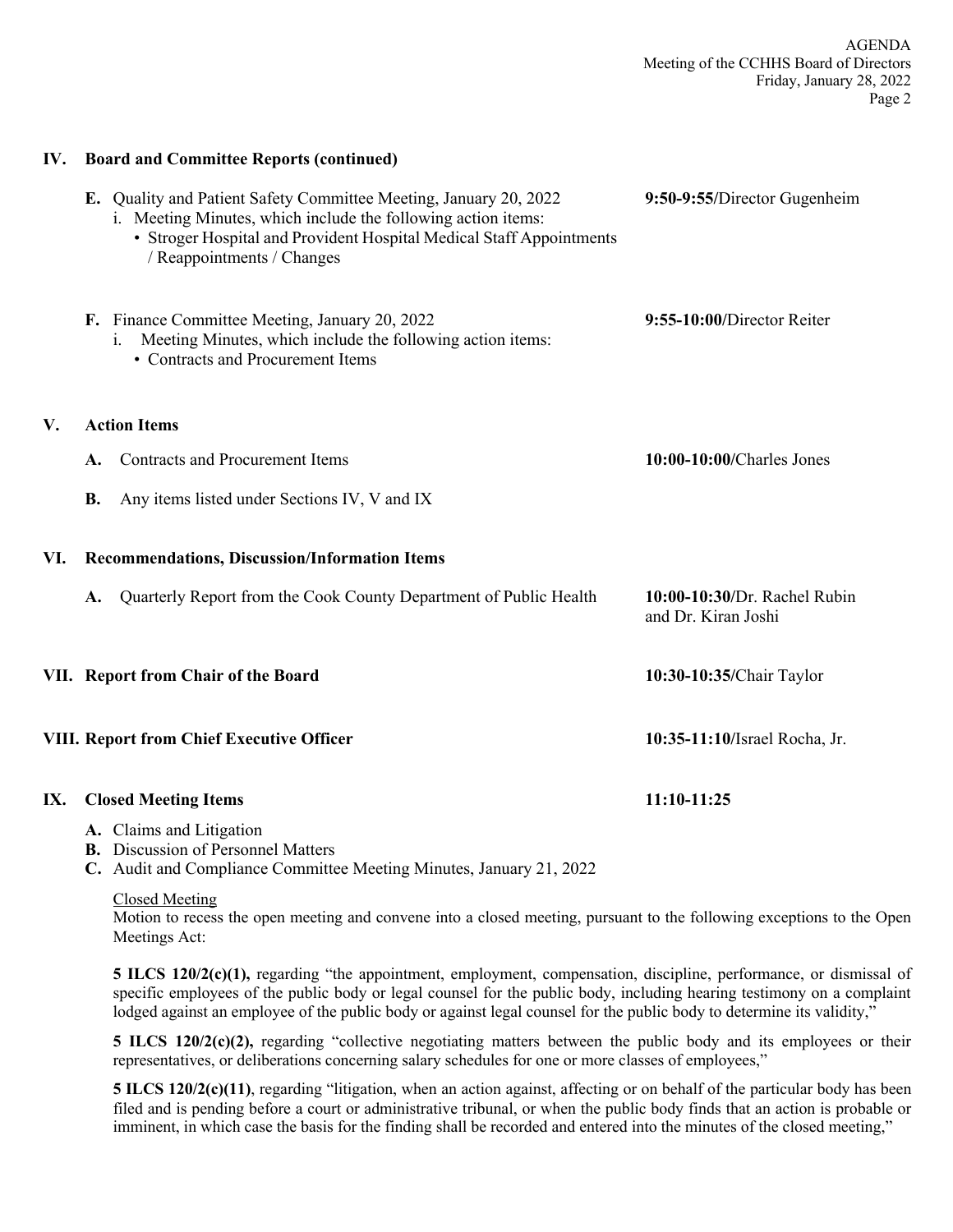#### **IX. Closed Meeting Items (continued)**

**5 ILCS 120/2(c)(12)**, regarding "the establishment of reserves or settlement of claims as provided in the Local Governmental and Governmental Employees Tort Immunity Act, if otherwise the disposition of a claim or potential claim might be prejudiced, or the review or discussion of claims, loss or risk management information, records, data, advice or communications from or with respect to any insurer of the public body or any intergovernmental risk management association or self insurance pool of which the public body is a member,"

**5 ILCS 120/2(c)(17)**, regarding "the recruitment, credentialing, discipline or formal peer review of physicians or other health care professionals, or for the discussion of matters protected under the federal Patient Safety and Quality Improvement Act of 2005, and the regulations promulgated thereunder, including 42 C.F.R. Part 3 (73 FR 70732), or the federal Health Insurance Portability and Accountability Act of 1996, and the regulations promulgated thereunder, including 45 C.F.R. Parts 160, 162, and 164, by a hospital, or other institution providing medical care, that is operated by the public body," and

**5 ILCS 120/2(c)(29),** regarding "meetings between internal or external auditors and governmental audit committees, finance committees, and their equivalents, when the discussion involves internal control weaknesses, identification of potential fraud risk areas, known or suspected frauds, and fraud interviews conducted in accordance with generally accepted auditing standards of the United States of America."

### **X. Adjourn**

The next regular meeting of the Board of Directors is scheduled for Friday, February 25, 2022 at 9:00 A.M.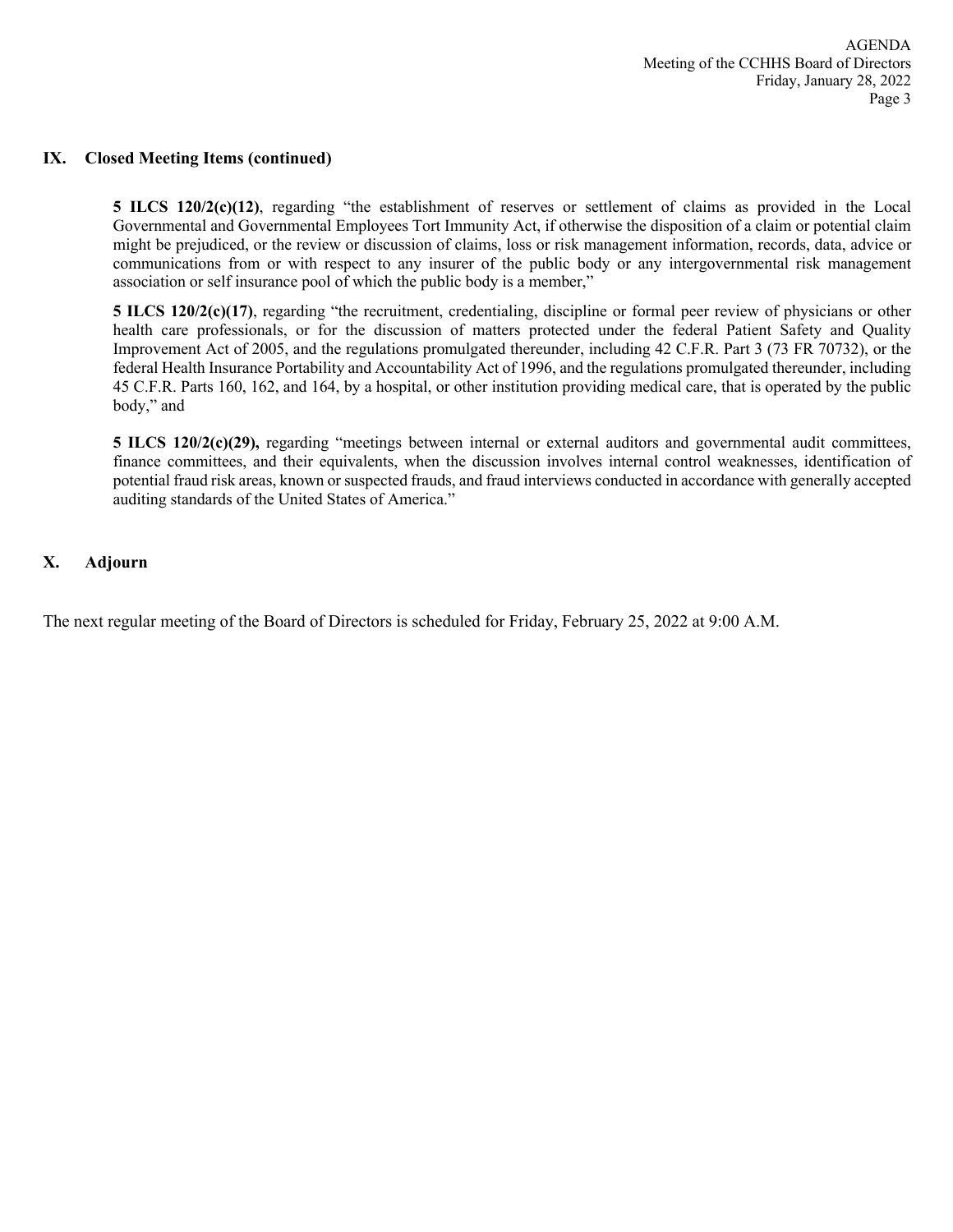| Request<br>#   | <b>Vendor/Entity</b>                                        | <b>Service or Product</b>                                                                                         | <b>Fiscal impact not</b><br>to exceed: | <b>Method of</b><br>acquisition                                                             | Total # of bidders/<br>RFP responses /<br><b>GPO</b> companies<br>available  | <b>Affiliate</b><br>/ System   |
|----------------|-------------------------------------------------------------|-------------------------------------------------------------------------------------------------------------------|----------------------------------------|---------------------------------------------------------------------------------------------|------------------------------------------------------------------------------|--------------------------------|
|                | <b>Increase Contract</b>                                    |                                                                                                                   |                                        |                                                                                             |                                                                              |                                |
| $\mathbf{1}$   | Integrated<br>Solutions<br>Consulting                       | Service - provide planning,<br>operations and technical<br>support related to Covid-<br>19 vaccine administration | \$203,700.00<br>(grant funded)         | Subgrantee                                                                                  | n/a                                                                          | <b>CCDPH</b>                   |
|                | <b>Amend and Increase Contract</b>                          |                                                                                                                   |                                        |                                                                                             |                                                                              |                                |
| $\overline{2}$ | Maxim Healthcare<br>Services, Inc.                          | Service - temporary staffing                                                                                      | (grant funded)                         | This request -<br>noncompetitive<br>\$2,776,880.00 process leveraging<br>existing contract  | Original contract<br>- competitive<br>RFP process in<br>2017/9<br>responses  | <b>CCDPH</b>                   |
|                | <b>Extend and Increase Contracts</b>                        |                                                                                                                   |                                        |                                                                                             |                                                                              |                                |
| 3              | <b>Cross Country</b><br>Healthcare                          | Service - various temporary<br>staffing                                                                           | \$28,335,010.37                        | This request -<br>noncompetitive<br>process leveraging<br>existing contract                 | Original contract<br>- competitive<br>RFP process in<br>2017/9<br>responses  | SHCC,<br>PHCC,<br><b>CCDPH</b> |
|                | Salud Revenue<br>Partners                                   | Service<br>accounts<br>receivable services                                                                        |                                        | This request -<br>noncompetitive<br>process leveraging<br>$$1,620,755.00$ existing contract | Original contract<br>- competitive<br>RFP process in<br>2018/10<br>responses | System                         |
| 5              | Alcon Vision LLC                                            | Product - Ophthalmology<br>supplies, equipment and<br>related support                                             | \$1,000,000.00                         | This request -<br>noncompetitive<br>process leveraging<br>existing contract                 | Original contract<br>- competitive<br>RFP process in<br>2019/3<br>responses  | System                         |
| 6              | Habilitative<br>Systems, Inc.                               | Service - Community Triage<br>and Wellness Center (CTC)                                                           | \$800,000.00                           | Sole Source                                                                                 | n/a                                                                          | System                         |
| 7              | Human Resources<br>Development<br>Institute, Inc.<br>(HRDI) | Service - Community Triage<br>and Wellness Center (CTC)                                                           | \$800,000.00                           | Sole Source                                                                                 | n/a                                                                          | System                         |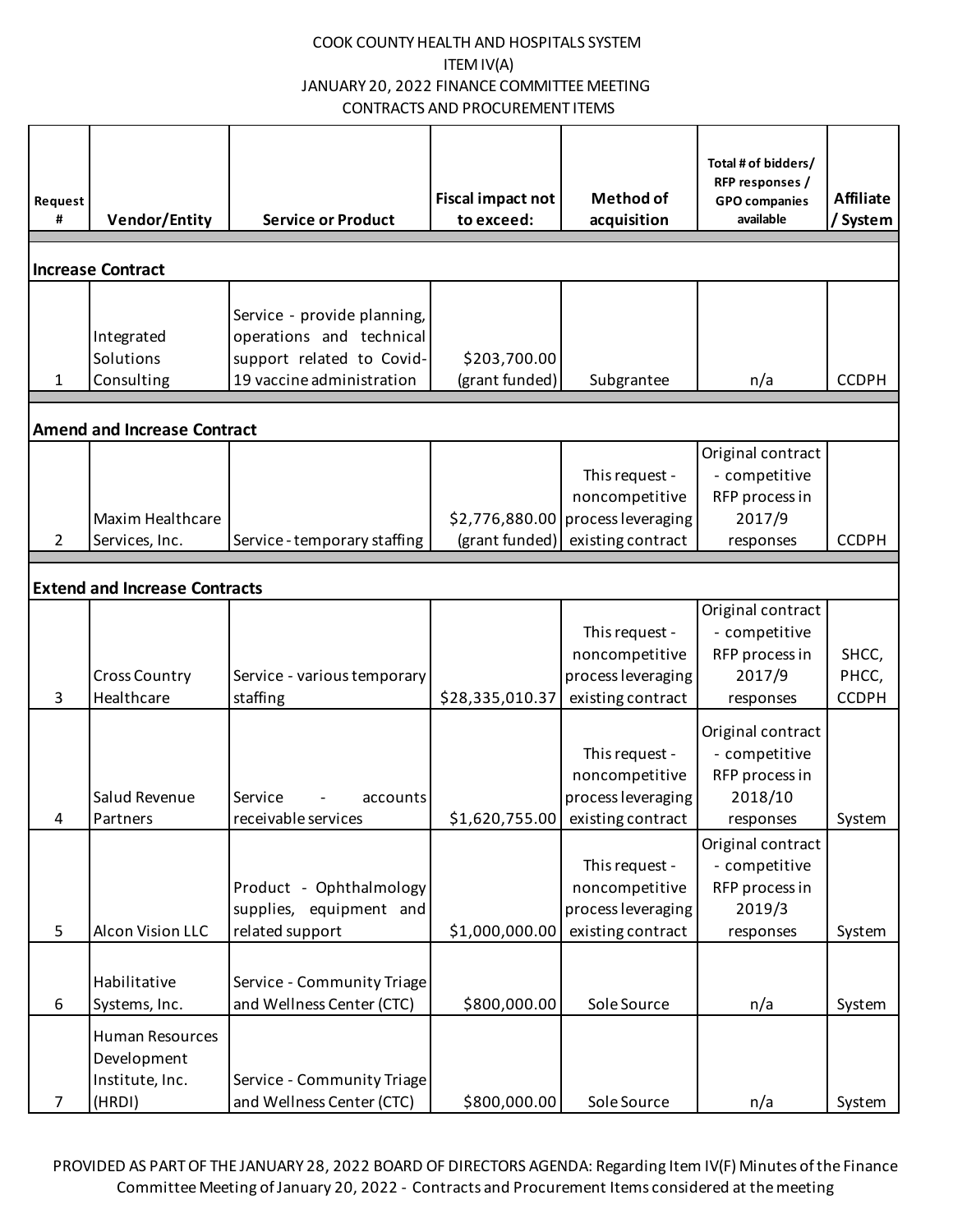| Request |                                                                                           |                                                                                    | Fiscal impact not                             | <b>Method of</b>                                                            | Total # of bidders/<br>RFP responses /<br><b>GPO</b> companies                    | <b>Affiliate</b>     |
|---------|-------------------------------------------------------------------------------------------|------------------------------------------------------------------------------------|-----------------------------------------------|-----------------------------------------------------------------------------|-----------------------------------------------------------------------------------|----------------------|
| #       | <b>Vendor/Entity</b>                                                                      | <b>Service or Product</b>                                                          | to exceed:                                    | acquisition                                                                 | available                                                                         | / System             |
|         | <b>Extend and Increase Contracts (continued)</b>                                          |                                                                                    |                                               |                                                                             |                                                                                   |                      |
| 8       | Bausch + Lomb                                                                             | Product - Ophthalmology<br>supplies, equipment and<br>related support              | \$750,000.00                                  | This request -<br>noncompetitive<br>process leveraging<br>existing contract | Original contract<br>- competitive<br>RFP process in<br>2019/3<br>responses       | System               |
| 9       | HealthLinx, Inc.                                                                          | Service - temporary nursing<br>leadership services                                 | \$248,530.00                                  | Sole Source                                                                 | n/a                                                                               | System               |
| 10      | Solutions, Inc.                                                                           | PromisePoint<br>Service<br>Atos Digital Health support and maintenance<br>services | \$111,252.00                                  | Sole Source                                                                 | n/a                                                                               | System               |
|         | <b>Amend, Extend and Increase Contract</b>                                                |                                                                                    |                                               |                                                                             |                                                                                   |                      |
| 11      | Favorite<br>Healthcare Staffing   nurse registry                                          | Service - agency staffing and                                                      | \$5,341,200.00                                | This request -<br>noncompetitive<br>process leveraging<br>existing contract | Original contract<br>- Comparable<br>Government<br>Procurement<br>process in 2021 | SHCC,<br><b>ACHN</b> |
|         | <b>Execute Contracts</b>                                                                  |                                                                                    |                                               |                                                                             |                                                                                   |                      |
| 12      | Abbott<br>Laboratories, Inc.                                                              | Product - rental reagent<br>for<br><b>PCR</b><br>agreement<br>instrument systems   | \$4,435,352.88                                | GPO                                                                         | $\overline{4}$                                                                    | System               |
| 13      | City of Evanston,<br>Chicago<br>Department of<br>Public Health and<br>Village of Oak Park | Service - lead abatement<br>services                                               | \$1,350,000.00                                | n/a                                                                         | n/a                                                                               | <b>CCDPH</b>         |
| 14      | Arcos<br>Environmental<br>Services, Inc.                                                  | Service - lead abatement<br>services for housing units in<br>suburban Cook County  | \$1,032,500.00<br>(partially grant<br>funded) | <b>RFP</b>                                                                  | 3                                                                                 | <b>CCDPH</b>         |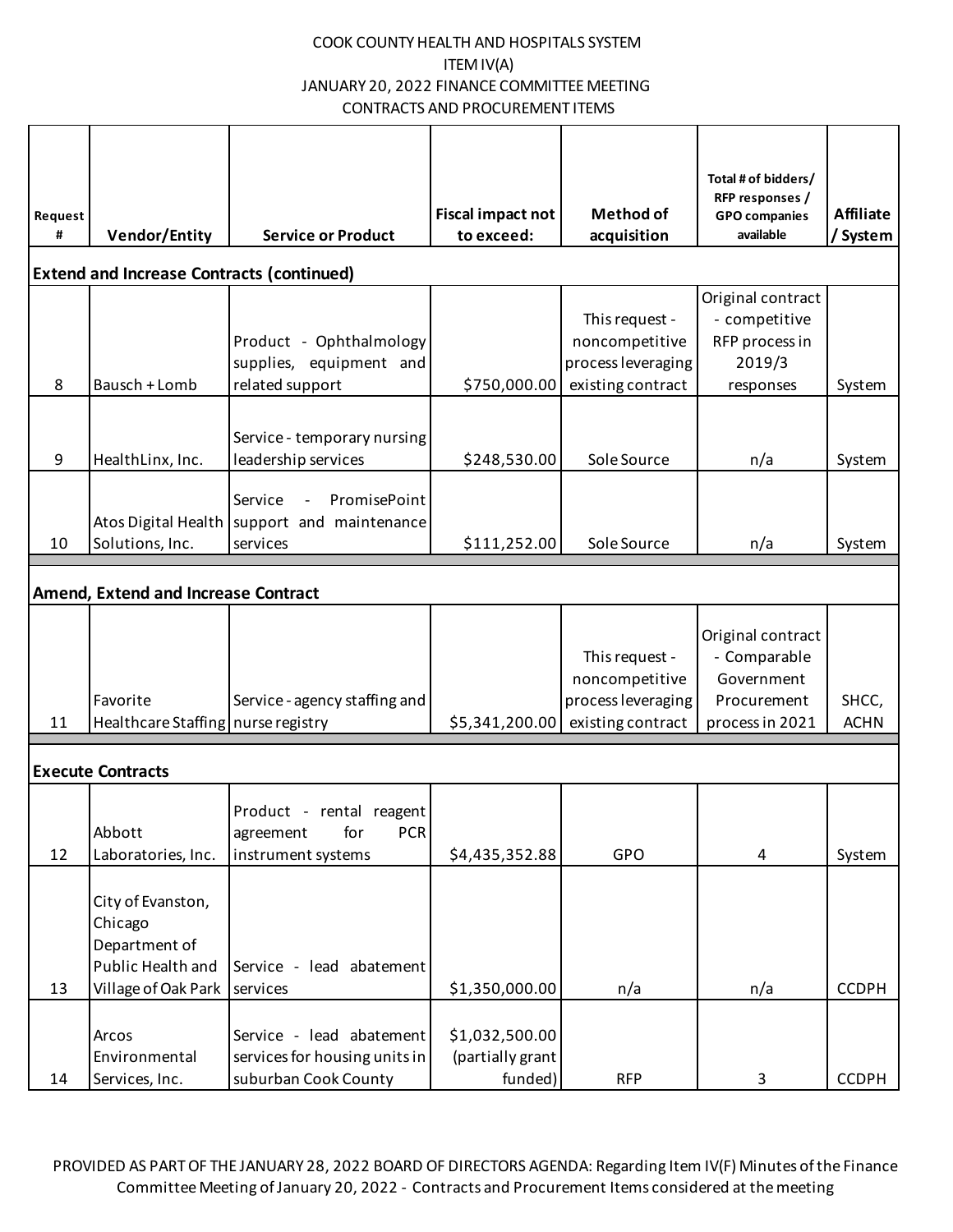|              |                                                                                                     |                                                                                                             |                                 |                                 | Total # of bidders/<br>RFP responses / |                              |
|--------------|-----------------------------------------------------------------------------------------------------|-------------------------------------------------------------------------------------------------------------|---------------------------------|---------------------------------|----------------------------------------|------------------------------|
| Request<br># | <b>Vendor/Entity</b>                                                                                | <b>Service or Product</b>                                                                                   | Fiscal impact not<br>to exceed: | <b>Method of</b><br>acquisition | <b>GPO</b> companies<br>available      | <b>Affiliate</b><br>/ System |
|              |                                                                                                     |                                                                                                             |                                 |                                 |                                        |                              |
|              | <b>Execute Contracts (continued)</b>                                                                |                                                                                                             |                                 |                                 |                                        |                              |
|              | <b>A&amp;B</b>                                                                                      | Service - lead abatement                                                                                    | \$1,032,500.00                  |                                 |                                        |                              |
|              | Environmental                                                                                       | services for housing units in                                                                               | (partially grant                |                                 |                                        |                              |
| 15           | Construction                                                                                        | suburban Cook County                                                                                        | funded)                         | <b>RFP</b>                      | 3                                      | <b>CCDPH</b>                 |
| 16           | Northwestern<br><b>Medical Faculty</b><br>Foundation, d/b/a<br>Northwestern<br><b>Medical Group</b> | urogynecology<br>Service -<br>services                                                                      | \$300,000.00                    | Sole Source                     | n/a                                    | System                       |
|              |                                                                                                     |                                                                                                             |                                 |                                 |                                        |                              |
|              | Q-Matic                                                                                             | support<br>Service<br>and<br>maintenance for Orchestra                                                      |                                 |                                 |                                        |                              |
| 17           | Corporation                                                                                         | 6 software program                                                                                          | \$280,000.00                    | Sole Source                     | n/a                                    | System                       |
|              |                                                                                                     |                                                                                                             |                                 |                                 |                                        |                              |
|              | Olympus America,                                                                                    | Product - portable ICU                                                                                      |                                 |                                 |                                        |                              |
| 18           | Inc.                                                                                                | endoscopy equipment                                                                                         | \$253,818.55                    | GPO                             | 7                                      | PHCC                         |
|              |                                                                                                     | CDW Government, Product - smart tablets and                                                                 |                                 |                                 |                                        |                              |
| 19           | <b>LLC</b>                                                                                          | back covers                                                                                                 | \$227,110.00                    | GPO                             | 2                                      | System                       |
|              |                                                                                                     | Service - provide recovery                                                                                  |                                 |                                 |                                        |                              |
|              | WestCare Illinois,                                                                                  | and/or<br>support<br>case                                                                                   | \$215,000.00                    |                                 |                                        |                              |
| 20           | Inc.                                                                                                | management                                                                                                  | (grant funded)                  | Sole Source                     | n/a                                    | System                       |
|              |                                                                                                     |                                                                                                             |                                 |                                 |                                        |                              |
| 21           |                                                                                                     | Philips Healthcare   Product - ventilators                                                                  | \$212,925.72                    | GPO                             | 3                                      | System                       |
|              |                                                                                                     | Service - provide housing<br>interventions<br>to<br>individuals and households<br>experiencing homelessness | \$201,678.00                    |                                 |                                        |                              |
| 22           | <b>BEDS Plus</b>                                                                                    | and housing instability                                                                                     | (grant funded)                  | Subgrantee                      | n/a                                    | <b>CCDPH</b>                 |
| 23           | Medtronic, Inc.                                                                                     | Product - ventilators                                                                                       | \$199,500.00                    | GPO                             | 3                                      | System                       |
| 24           | Outset Medical,<br>Inc.                                                                             | Tablo<br>Product<br>hemodialysis system                                                                     | \$176,400.00                    | Value Analysis                  | n/a                                    | PHCC                         |